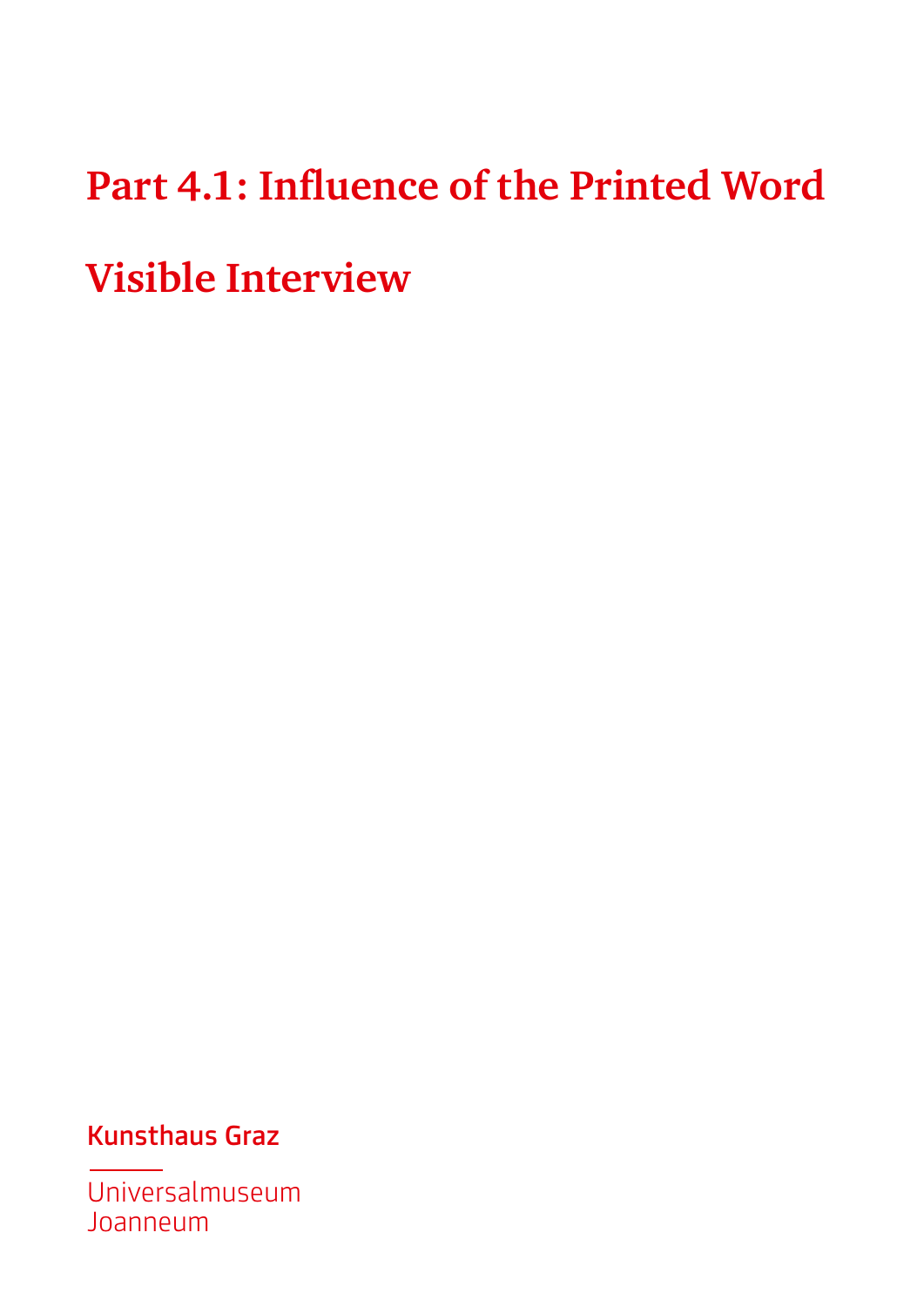### **Content**

#### **Part 4.1**

- 4 Matteo Lucchetti and Judith Wielander **On the Influence of the Printed Word in Socially Engaged Artistic Practices** A foreword
- 8 Visible

**'Free for All'. Conditions May Apply** An interview with Temporary Services on publishing as an artistic practice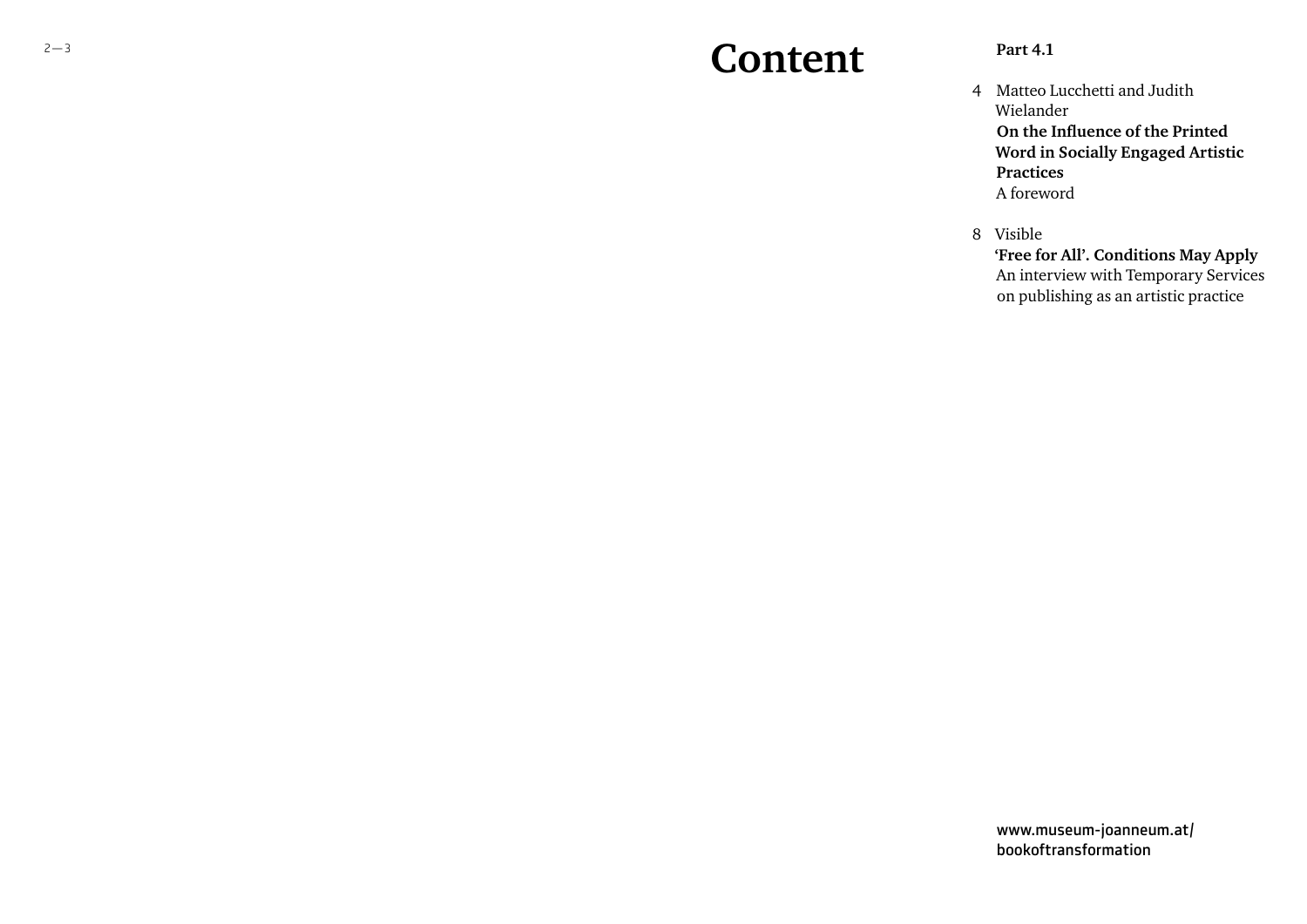### **On the Influence of the Printed Word in Socially Engaged Artistic Practices** A foreword by

Matteo Lucchetti and Judith Wielander

#### **About the Visible Project**

Visible is, broadly speaking, a research project in contem porary art, where art is understood in its capability to make people look at things with a different perspective; a repository of knowledge, in its making, for all those artis tic practices that are able to lead art becoming part of something else, leaving behind its own codified field and regime of speech, and allowing it to create new meaning ful readings and visions about our contemporaneity and our future times.

When we thought about a framework or a platform that could allow us to host, within this understanding, different voices, subjects and contexts, we thought that an exhibition wasn't the most compelling answer to such a demanding aim. In order to fulfill our expectations, in terms of scale and diversity of propositions, we would have had to dispose of an outstanding budget and workforce, while we were just beginning to make public a one year long research. We saw then in publishing, the poten tiality to respect the multiplicity of locales we were giving voice to, the flexibility of a virtual space where different needs were able to find the best form of expression, and finally a good stage to let an open-ended confrontation take place in a variety of ways. That's how our Visible publication saw the light in 2010, by inviting nine emerg ing curators operating in likewise emerging areas of the

world, to select five practices (run by individual artists or collectives) to create a reconnaissance of forty-one artistic positions involved in building or rebuilding the imagination of the present through interdisciplinary ideas about art and its role in the social sphere. Subsequently the project evolved into a production award that could research, support and offer a discursive and productive platform to innovative artistic projects that are able to become visible also in fields other than the artistic ones. Art works that are actively engaging within the social sphere, understanding art as a tool to make visible other fields and issues within the traditional art system and thus sharing an awareness about artistic production as an active element and agency in contemporary society, with critical and future oriented aspirations.

#### **The Workbook Series**

On the occasion of the exhibition *Cittadellarte – Sharing Transformation* we were invited to translate the Visible project into several propositions that could contribute to the show and to the several functions embedded in the cittadella conceived by Construct Lab as exhibition display. Therefore we involved our network of artists and curators in creating with us a library, made of those titles that influenced their understanding of their artistic prac tice in its interdisciplinary crossings, and a small cinema, with a screening program of video works illustrating the diversity of approaches represented in the visible plat form.

Parallel to that, we have committed to the production of a further step in the sphere of publishing, by assembling a free, digital, flexible book series that could allow us to continue presenting the emerging researches, that we gather around the Visible network, by shedding new lights on them. The main idea we wanted to experi ment with, was the one of having workbooks where the main exercise we 'assign' to the artists and curators on our board, is to try to present a dialogue with an expert coming from a another field of knowledge, may this be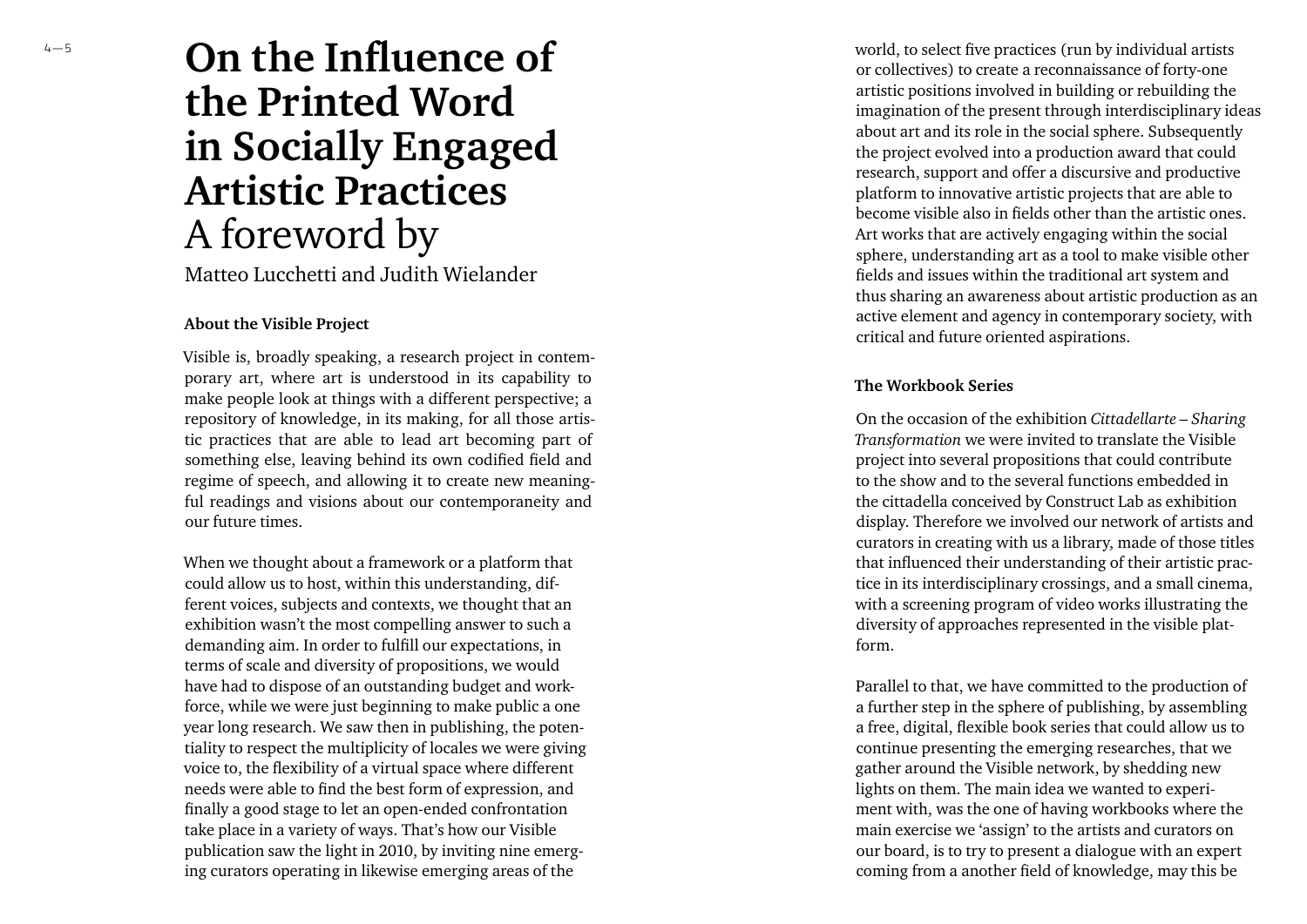Matteo Lucchetti, 6—7<br>Matteo Lucchetti<br>Judith Wielander

urbanism, economy, cooking or whatsoever other sector of human expertise. In doing so, we're trying to open up modest and unprecedented confrontation spaces where new bestowals of what art can affect and transform, within the social body, are achieved and written black on white on this free space that publishing can be.

Here the use of the printed matter gains the meaning of a working space, where two diverse outlooks on our con temporaneity and its issues, can find a common ground in which to attempt to mold a new imagery around specific areas of the social fabric. The discourse of art is therefore spinning around new spheres of influence, letting the printed word affect new audiences, possibly broader, when the contribution of art to other disciplines creates new intertwined understandings of the role of art.

To kick off the first titles of the series we have invited the collective Temporary Services (Brett Bloom, Salem Collo-Julin and Marc Fischer), to answer to an interview in which we go through their personal history; that they very much based around the idea that publishing can be one of the most accessible and democratic tools to spread empowering artistic projects and their outcomes. Starting in 1998 with the opening of an experimental exhibition space in Chicago, in a working class neighborhood, the collective has been operating on an international scale for a long time now, and maintaining publishing at the core of their activities to 'provide art as a service to others; a way to pay attention to the social context in which art is produced and received'.

Following this conversation with Temporary Services we present here two consistent excerpts from two of the first Visible workbooks. The first one is titled *Art as a Place* and sees the Indian art group Raqs Media Collec tive in dialogue with Kaushik Bhowmik, a historian that shares with them some thoughts about imagining art as a place. Thanks to the exhibition *sarai Reader 09*, curated by the collective, this conversation became public and involved almost 60 artists, and non artists, that submitted a proposal through an open call. A proposal to think about what constitutes the artistic practice, to think to art as a place that becomes a different place every time. As Bhowmik reminds us 'the contradiction between unprec edented material creativity amongst populations and the regime of productivity that feeds off it are beginning to reach epic proportions'. Preoccupied on how to give new meanings to the place that art can inhabit and make meaningful to the other fields of life, the Raqs Media Collective share through this workbook the process of an exhibition full of encounters, events, talks, writing, situ ations, objects, materials, and all the conversations that filled the gaps in between these actions. The other excerpt comes instead from 'Reality can suck my dick, darling. The museo travesti del Perú and the histories we deserve'. An intense text by Miguel A. Lopez about Giuseppe Campuzano, 'the Peruvian philosopher and drag queen that created the ephemeral project called Museo Travesti del Perú (Transvestite Museum of Peru). This museum, founded in 2004, is an attempt at a queer counter-reading and a promiscuous intersectional thinking of history, which collects objects, images, texts and documents, press clippings, and appropriated artworks, to propose actions, stagings and publications that fracture the dominant models of production of bodies. The project, halfway between performance and historical research, proposes a critical reviewing of the so-called »history of Peru« from the strategic perspective of a fictional figure he calls the »androgynous indigenous /mixed-race transvestite«'.

With new plans to expand the reach of the platform with all its participants towards new segments of society, we believe the workbook series has all the potential to bring the discourse of art back to those debates and topics where it can play a big change in the growing awareness for social transformation through culture.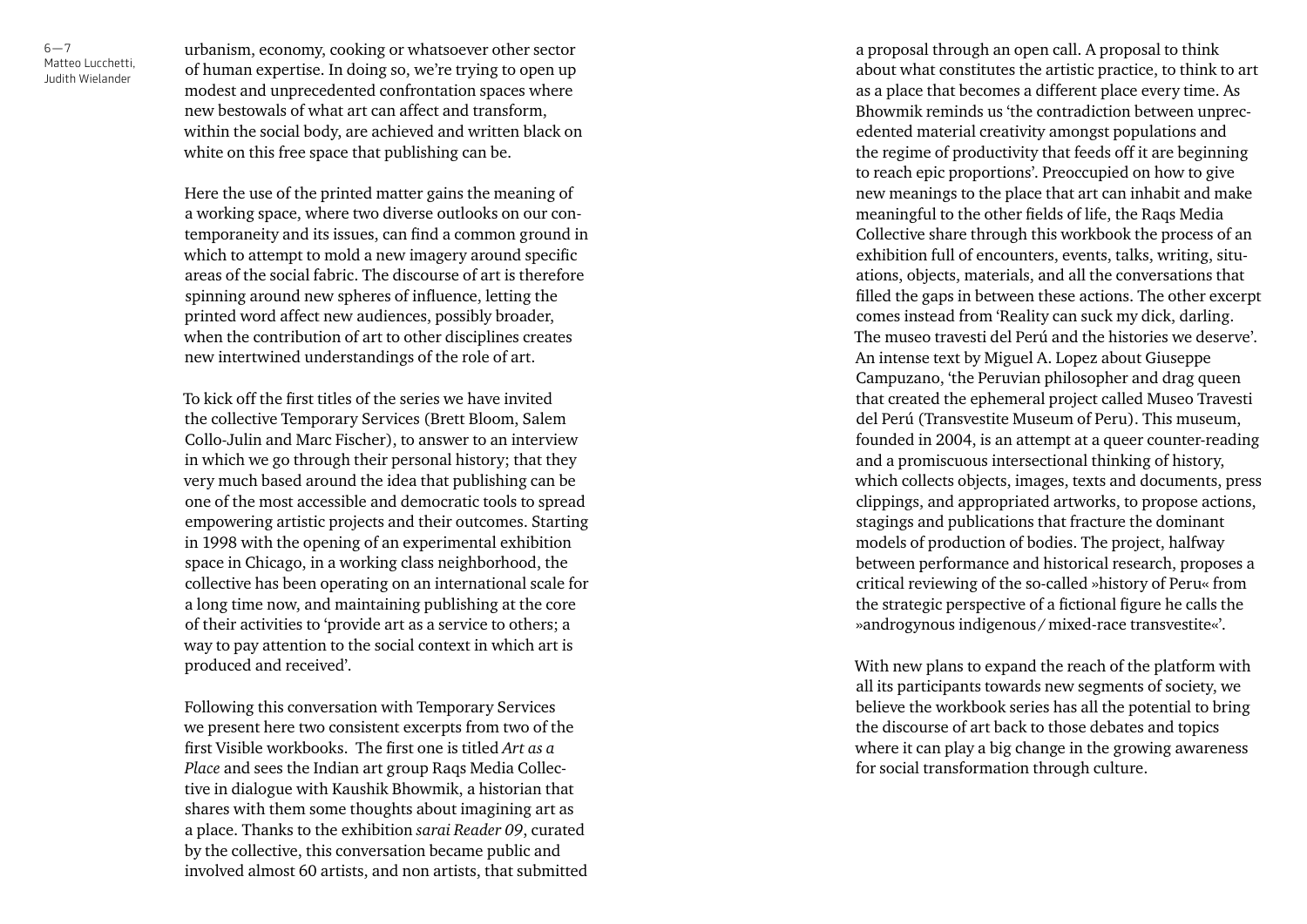## **'Free for All' Conditions May Apply** An interview with Temporary Services on publishing as an artistic practice

### Visible

#### *Library*

Hi Marc, thank you for accepting this invitation to have a conversation with us about Temporary Services' artis tic practice and the topic of publishing in and beyond contemporary art and its discourse. We'd like to kick this off by asking you which three books, at least, could not be missing from your nightstand, when looking back to the texts that have inspired the 14 years of Temporary Services' activity.

Replies to the questions by **Brett Bloom** and **Marc Fische r** of Temporary Services:

*Endcommercial – Reading the City,* Florian Böhm et al, Hatje Cantz Verlag, 2002

*Contemporary Pictaresque,* Nils Norman, Book Works, London, 2002

*RE/Search* (several titles) —hard to choose which of these was most important to us. Some would include *Zines Volumes I* and *II, Pranks!* and *Pranks 2; Incred ibly Strange Music Volumes I* and *II; The Industrial Culture Handbook,* and other titles. Most importantly it was the weird way in which they combined seem ingly disparate things together and how they cham pioned incredibly obscure things and practices at a

time well before Google searches and easy access to information—when counter cultures were still a thing you had to show up for rather than consume as information online. All of these books have great interviews and bibliographies —they are useful for suggesting other people and books to look out for.

#### *Field*

In relation to the *Library Art Project,* realised in 2001, where you donated 100 books made by artists that move through different disciplines to the Harold Washington Library, you say 'a library—a place that attempts to con tain the world of knowledge under one roof—can clearly provide the most suitable home to such an eclectic array of materials. Most of these artists books have more in common with other books already in the library then they do with each other'. We find already in this moment of your practice a clear vision of how boundaries can be broken down or shifted between art practice and other fields of knowledge. Can you point out key works of yours where this dynamic has evolved, accelerated, or failed in this ongoing strive to make art 'visible as part of some thing else'?

A initiative of ours that predates the *Library Project*  was *Free For All* where we distributed over 10,000 free items. We described *Free For All* like this: 'Over 50 artists, individuals and organizations have been asked to contribute work to be distributed for free at this one-day-only event. Artists' work will be integrated with a wide range of material submerg ing the work in a broader context than it normally enjoys. Religious tracts, booklets, flyers, stickers, matchbooks, posters, audio tapes, and postcards are among the items given away. It is a continuing goal of Temporary Services to seek new ways of present ing work and increasing the audience for it. For this reason, we have chosen to present this project at a more open and public location.'

The people who came out for *Free For All* were primarily our peers, and an art audience with very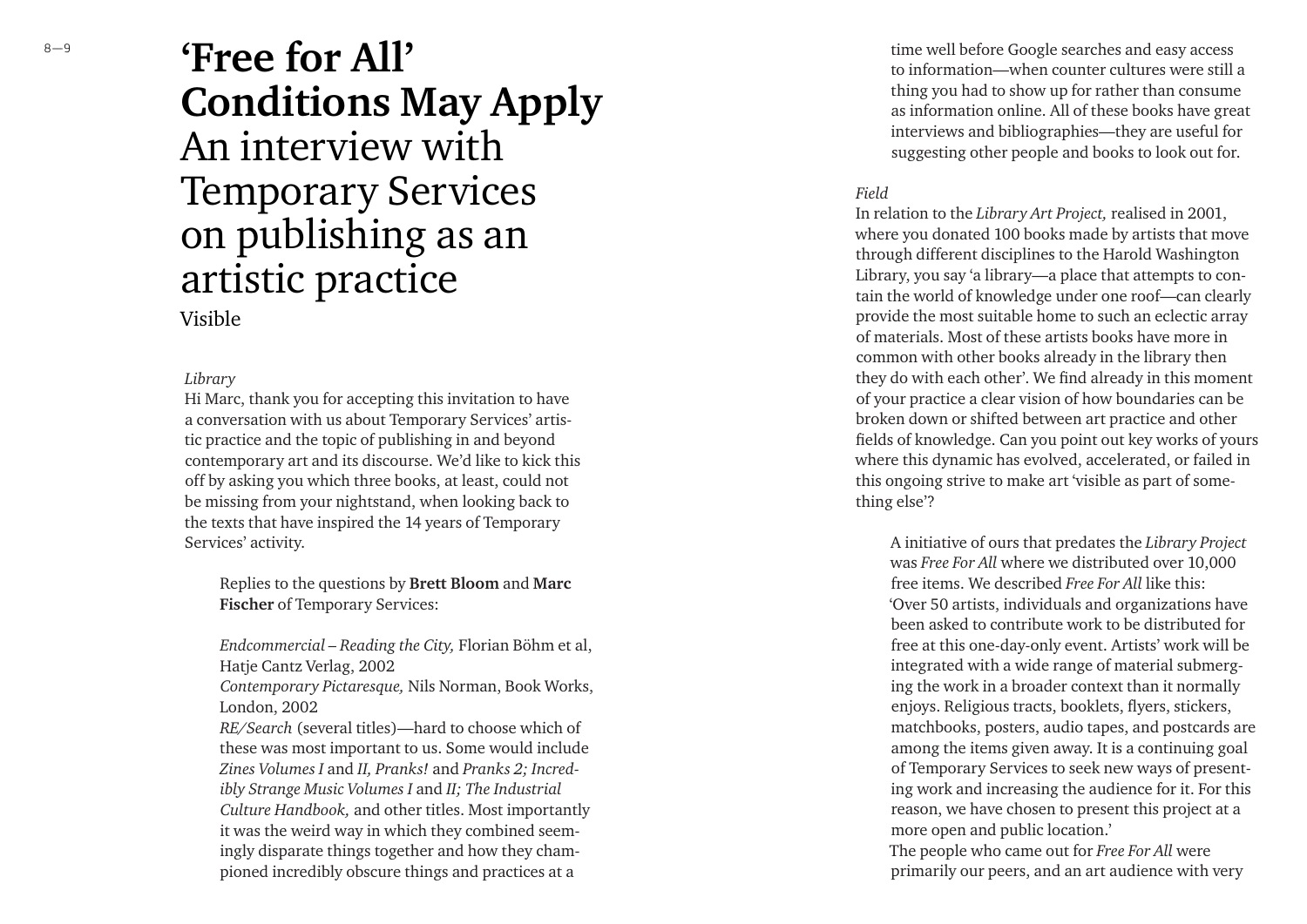few coming in off the street. We had hoped for more people to wander in, but the weather was terrible and the storefront was not the most inviting in that its windows had been walled up long ago. We provided screen printed boxes for visitors to take so they could fill them with their own 'curated' mobile version of *Free For All*. We provided several booklets, one of which was about *Free For All* and gave suggestions for how people could re-present the items in unusual situations. We were really interested in how art could be put in relation to other things in the world and how it could circulate once the normal frames of making meaning of art were removed.

We were frustrated by the limited audience for *Free For All* and this had an impact on the *Library Project*. We spent a lot of time thinking about how to utilize pre-existing infrastructure that is ostensibly public, like a library that has an enormous amount of re sources already built in, to reach different audiences. When we started out, most of our work for the first few years happened in Chicago. We began archiving our work on our website and in cheaply made pub lications early on. This greatly helped our ideas find an audience even when things weren't well attended, or weren't written about critically—particularly in the case of events that were not always given to be ing covered in the usual ways that art exhibitions might be reviewed. Our hope is always that art and our ideas can be considered alongside all other dis ciplines. In some ways internet searches —and the ability to find things based on their content and ideas rather than what kind of person made them —help this kind of coexistence happen more easily than something like an exhibition or an art event.

#### *Audience*

Again from the Library Art project's booklet: 'I believe that artists should have a voice in how their work is presented. If their book is going into a library, they should be able to decide which section will provide the strongest experience of their work, and which audience should be favored for access.' Retrospectively speaking, has Temporary Services always managed to facilitate access to the audiences they wanted, and if so how have you managed to do so? Has publishing become a preferential tool to facilitate access?

We try to be open to the unexpected and the audi ences for some projects have definitely not always been what we anticipated. Some projects, such as Prisoners' Inventions when it was first shown at MASS MoCA in North Adams, Massachusetts were seen by well over 100,000 people over the course of a full year and we are continually surprised when we meet new people who tell us about their experience of that installation.

More recently, in the Spring of 2012, we produced a public concert series featuring seven Danish bands titled Music Mountain as part of the exhibition Visit TIngbjerg which took place in the town TIngbjerg, about fifteen minutes by bus from the center of Co penhagen. Because of the stigma many people have about Tingbjerg as a boring immigrant community with a lot of crime, few people from Copenhagen make the effort to visit. None of the bands we invited had ever performed in Tingbjerg and most of the band members had never visited the area. With the exception of one concert that was moved indoors due to to rain, all of the shows were outside in two different shopping center parking lots. For ourselves and for the bands, the typical experience of live music has been inside dark clubs, late at night, and sometimes with an age restriction. People show up to concert venues to hear music that they ex pect to hear and have a pretty good idea what they are going to get. With Music Mountain, the bands were thrilled to get to perform outside, in daylight, before an audience that often included young chil dren, elderly residents, people waiting for a bus fifty yards away, people on their way to the Aldi and Kiosk stores, or people who just watched out their windows for a few minutes and wondered what was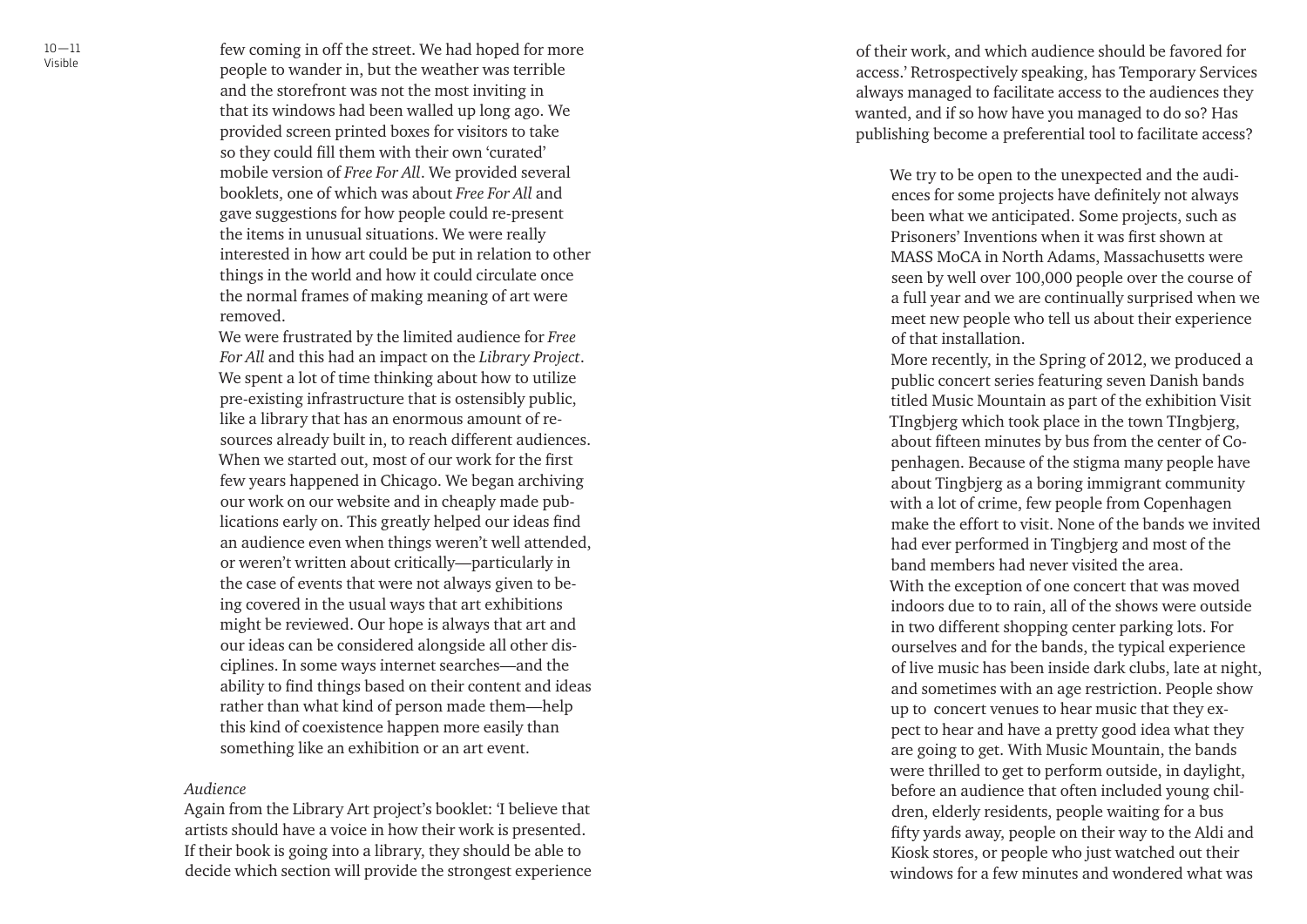going on and why. One member of the duo Yoke and Yohs, whose performance was particularly sparsely attended, really took everything in stride and valued the experience greatly. He remarked that if the con cert was only something that someone in a neigh boring apartment building heard for 30 minutes through the vent in their bathroom window and they could never place the source of their music, that was okay with him and perfectly valid.

Our own fairly conservative and orthodox notions of how one should experience live music were greatly challenged and upended by this project. The per formances were not just conventional concerts, but markers of what could happen in public space, and an experiment in providing unexpected experiences in culturally neglected communities using live music. It was also a great collaboration because the bands were open to something different and took their per formances so seriously despite the very strange civic placements that we put them in.

One of the great things about publications is that you don't have to show up for something to experience them in a vital way and many publications that we originally made for various exhibits and events have been seen after the fact by many thousands of people that never saw the projects they were originally pub lished for. Our increasing awareness of the power of publications to connect with people as autonomous things, apart from functioning as exhibition guides, has led us to produce more booklets, newspapers and books that don't require an exhibition to justify their reason for being. At this point probably at least 100,000 copies of nearly 100 different publications have been printed and circulated by Temporary Services. Publishing has become our most constant creative form and we are continually surprised and pleased by the range of people that our books and booklets reach —though we are never content with distribution and are always looking for and open to new ways of using books to bring ideas to new audiences.

Publishing has been a way for our work to enter into public life in many countries and communities around the world. It has allowed us to bypass the commercial gallery and museum system and its gate keepers who control access to what gets celebrated and talked about. We have found our publications are perfect vehicles for insisting on other narratives and subject matter that the dominant conversations neglect or show no interest in. The 'alternative' we were looking to make with our exhibition spaces in Chicago was in our publishing all along. It took us some time to realize how significant it could be.

#### *Audience as producer*

Whenever any participatory approach to artistic practice appears on sight, a series of dichotomies over the author ship of the artist and its related issues rise. 'Active ver sus passive viewer, egoistical versus collaborative artist, privileged versus needy community, aesthetic complexity versus simple expression, cold autonomy versus convivial community ' sums up Claire Bishop in her recent book *Artificial Hells.* In the constant act of reconciliation of your position as artists into a 'res publica', how has your focus on sharing your artistic practice with other artists, activ ists, communities, spontaneous participants and so on, survived the many 'artificial' hells you went through?

We don't accept this idea of 'artificial hells.' We think it is based on spurious and deceptive reasoning and is an ideological project of someone deeply threat ened by shifting trends. We don't have the need to validate the already powerful, already entrenched artistic ideologies, the hegemony of the market that seems to be the unconscious of Bishop's efforts. We put our work into many different places and rela tionships and don't privilege the art world Bishop champions and tries so bitterly to defend. We want to see the boundaries she cares about dissolve and on political, social, aesthetic, emotional and other levels. Bishop's accounts are always a caricature of the complexity of impulses in new ways of working.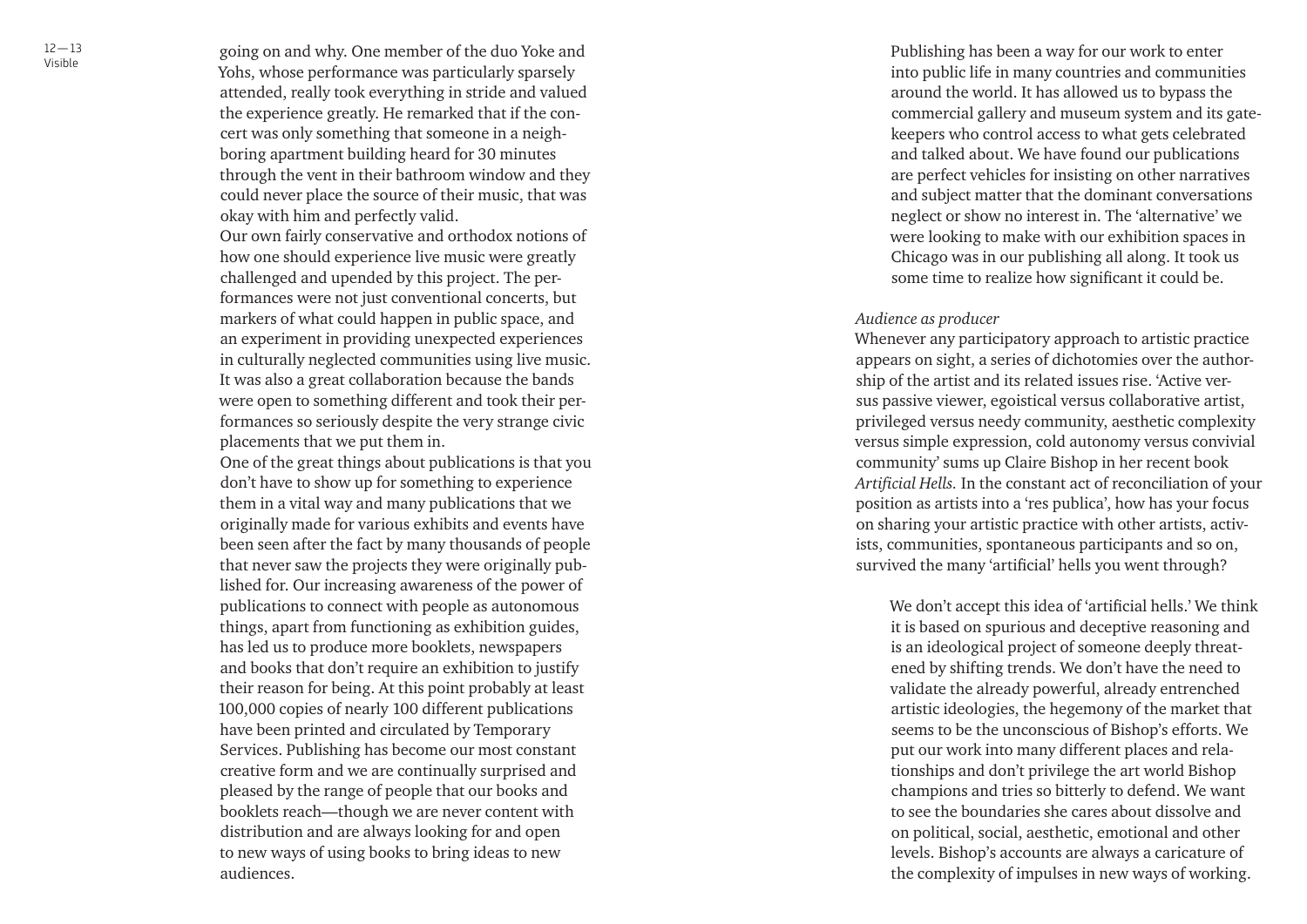These new methodologies are at times clumsy, and other times elegant, but they are seeking ways out of the very landed power structures she celebrates and has entrenched herself in. She routinely picks the worst examples of new forms of art and holds them up as proof that anyone concerned with similar things is equally wrong. Many let her get away with flattening the work of large numbers of artists by very dubious straw man arguments. There is also an asymmetry of power in the work she supports (those already consecrated by the market and the domi nant discourse that have access, galleries, collectors, and the wealthy behind them, and endless robotic curators putting their output into exhibitions) and those struggling for other narratives. Clearly there is a massive shift in artistic practice away from what Bishop cares about. The more successful it is the more violent her rhetoric gets, as evidenced by this book's title. The one thing she either does not un derstand or cannot even see is that people often use rhetoric to distinguish their work from market-driven aesthetics. A big part of this is making community and cohering others around shared values and a sense of social belonging. This work and culture is still in the vast minority and it seems at times she blames it for that too.

We have always sought to create as open, clear, and inclusive initiatives as possible. How they function depends on the specific thing we are talking about. Our efforts have been empowering for us and for others and don't need the validation of someone like Bishop to provide meaning for us and a large number of people. Some things have worked and others have not. The ways in which aesthetic efforts are received is incredibly complex if you don't want to impose a centralized position, or way of experiencing things, which Bishop always does. Hers is a very modernist, authoritarian voice, much like Greenberg, that tries to centralize, essentialize, and control how we are to think about the things we see and feel. It tries to dismiss legitimate dissent and outrage at how the

1% controls access to art, money, fame, etc. and ex cludes the enormous 'dark matter' of the rest of us. We have not experienced nor created 'artificial hells.' Our work has been really satisfying to us and an ever growing number of supporters both those who care about art discourse and those who do not. We openly speak out about the abusive power structures we encounter in the art world, sometimes with our work, but mainly just when we speak publicly. We try to insist on ways of working that bring others, with less privilege but who are making really compelling work, into the opportunities we have enjoyed. Our efforts are to continue to push for art to ever expand its au diences, its creative potentials unhindered by market compliance and fealty, and to continue to remove boundaries that are concrete. There is a ton of work that is interesting and compelling made by people who do not have the social skills or narcissistic desire to be famous, that should be celebrated and their work exposed to larger audiences. We can use our access to bring their work to larger audiences. Hu man creativity is also present in all aspects of human activity. It is really interesting to us to see when work in other areas is way more compelling than that of artists. We have met a lot of really interesting people who would never come to an art event let alone wan der into a high end gallery, but because we removed the social and visible barriers, they came. This has led to fruitful collaborations and conversations that have benefited us greatly and those who have seen our work.

#### *Services*

Brett Bloom, Salem Collo-Julin and you started an experi mental exhibition space in 1998, in a working class neigh borhood in Chicago. The name of your collective reflects the desire to provide art not as a sell-able object, but as a temporary service to others, as a 'chance to put a lot of fresh information out into the world'. You didn't want to be recognized as an art space, rather you preferred to blend in with the many shops and agencies on your street.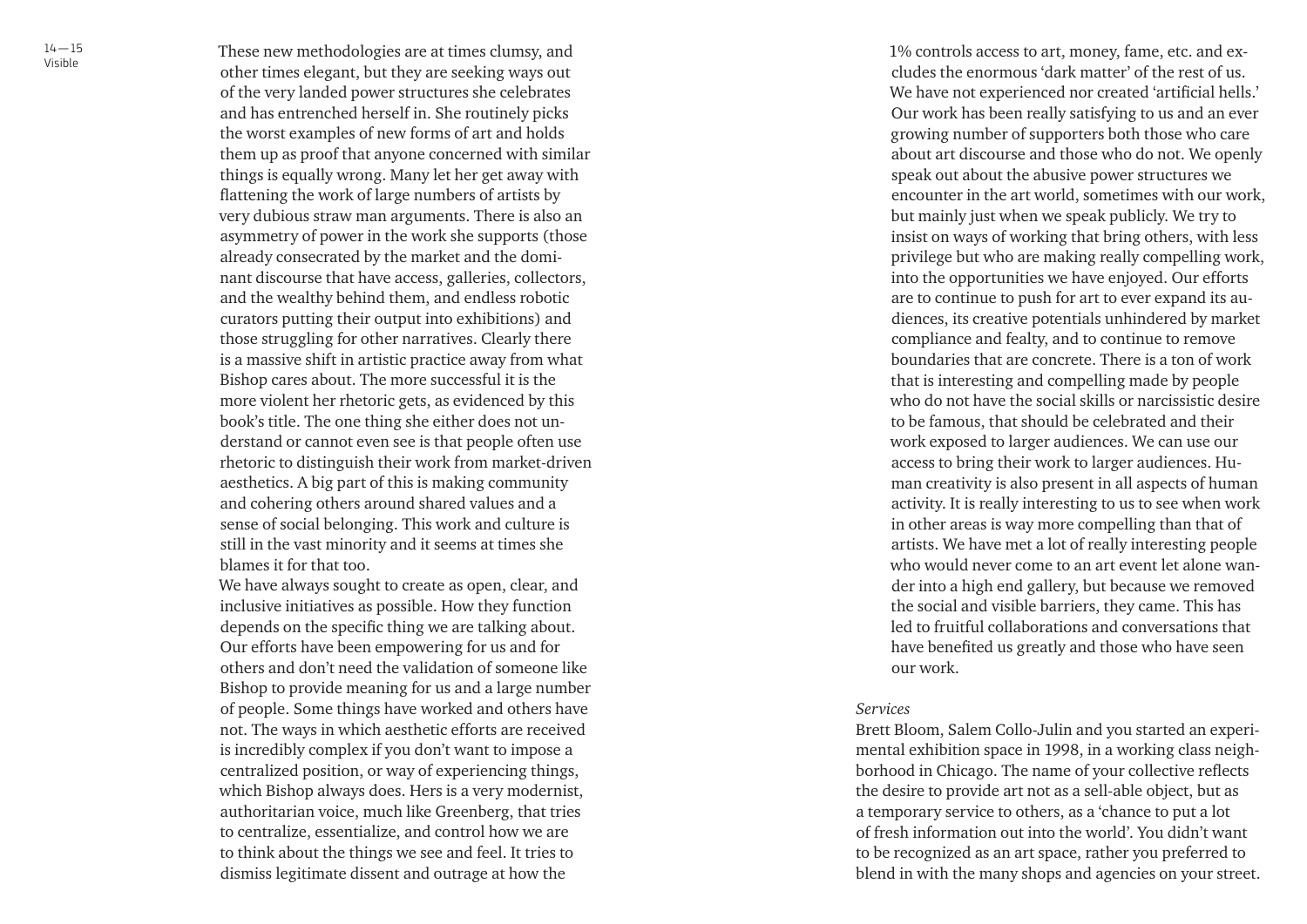You invented a temporary infrastructure to experiment with a new language and methodology around art and production of knowledge shared with different temporary communities. Considering the crisis of the exhibition for mat that Museums are going through, do you see many other artistic positions, that are, like Temporary Services, developing new formats for their practice?

It was important that the storefront was not imme diately recognized as an art space. We did not want to have the typical gentrifying effect that these kinds of spaces trigger. For many in the neighborhood, its function was more ambiguous, or seemed to shift depending on what was happening inside, in the window, or on the sidewalk in front. It created a productive confusion that opened up many conversa tions with people that would never stop by if it were just an art space. We didn't actively discourage peo ple from thinking it was an art space once they were there. Like all of our work, some people will need to see it as art and can't look at it in broader terms, while others will not need this framing mechanism at all. Social experience cannot be reduced to a single perspective or narrative. This is an understanding that is deeply lacking in art circles and in art criti cism in a profound way.

There seems to be an ever growing number of artists and art groups that are putting their work in direc tions that are opening up new and powerful chan nels for artistic practice in the world. What is exciting about a lot of it is that it does not now need to be validated by its appearance in the art world at all (it has seemed in the past that many people would legit imize their work 'outside' by distilling it 'inside') —it has a power and momentum and ethical gravity that makes it incredibly compelling.

We are excited by the work that Laurie Jo Reynolds and her cohorts in the group Tamms Year Ten, who we sometimes assist and work with, have been doing around the drive to close down Tamms Correctional Facility in downstate Illinois over a long history of

extreme human rights abuses. Laurie Jo has deemed what she does: 'Legislative Art' and the drive to effect social change has pushed her work into some very unexpected places and audiences —everyone from the Governor of Illinois to the families of men that have been enduring the conditions at Tamms, as well as the men themselves, some of whom have been released and gone on to collaborate with Tamms Year Ten. Work like this can benefit from being included in exhibitions but those shows aren't really where most of the work happens and finds its audience. The art of Tamms Year Ten is perhaps sited on bus trips to the state capital, to the prison itself, or in letters sent to the men that are incarcerated. We worked with Tamms Year Ten and another artist, Sarah Ross, to create a project called Supermax Subscriptions. With this, we organize people who have airline miles that are about to expire and encourage them to convert those miles into magazine and newspaper subscrip tions that can be sent to the men at Tamms - both to keep them engaged with the outside world, to rally outside support for their condition, and as a demon stration to the prison and its employees that people on the outside are monitoring this population and trying to engage with them despite their conditions which prevent the prisoners from having any human contact during their incarceration at Tamms. The Trampoline House in Copenhagen is an incred ible fusion of art, activism, and advocacy. It is a userdriven culture center for asylum seekers in Denmark (the strictest and most racist place in the EU to get asylum) and their Danish and international allies. It was started by artists and curators in a student gallery at the Royal Art Academy. The organizers quickly realized the ethical implications of working in this way and organized a long term space that could provide the needs for a population that was being made invisible in Danish society. Someone looking for a traditional art experience (or even a 'social practice' experience) will be frustrated by this place. Someone with an open mind and a visionary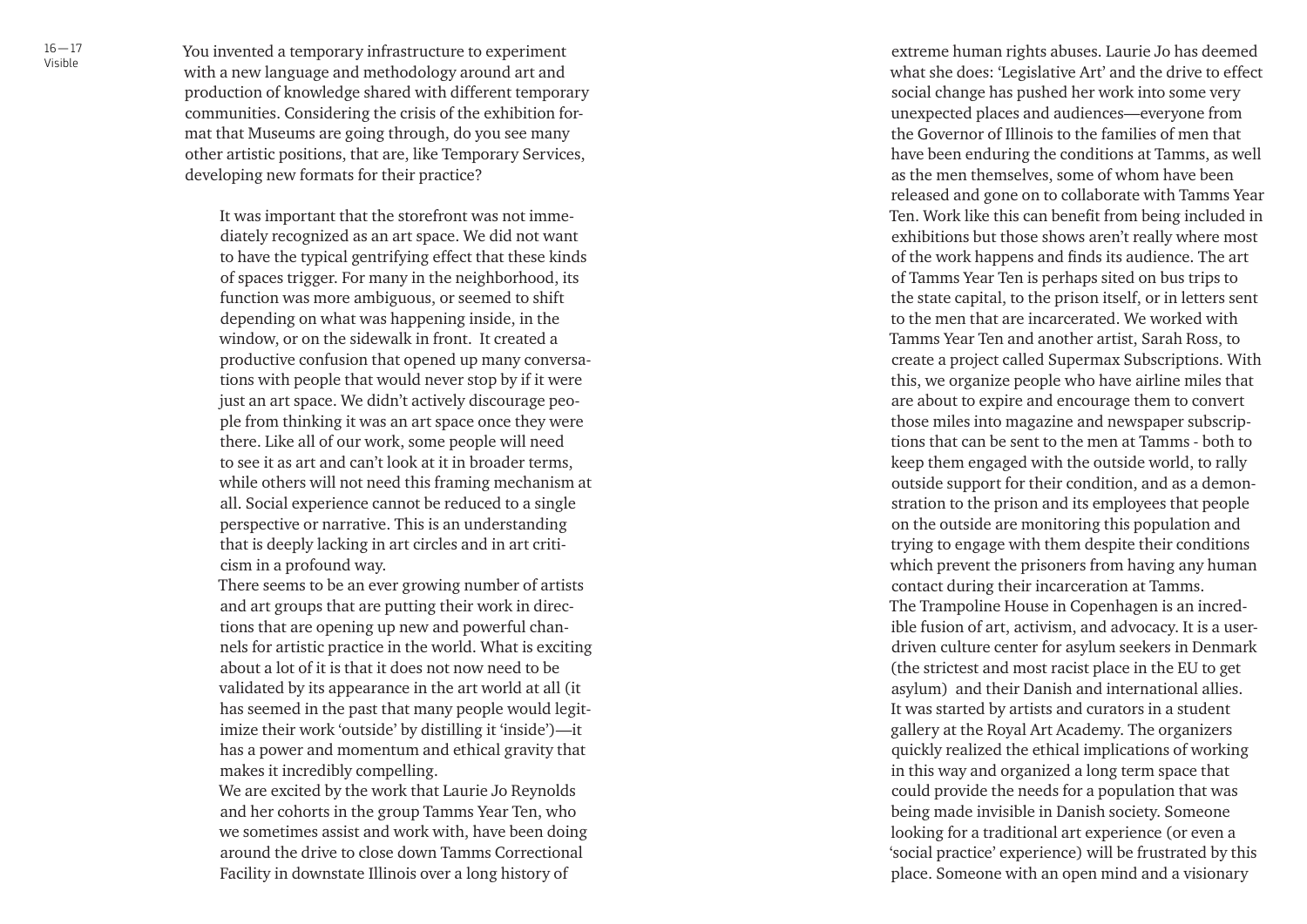understanding of art will see tremendous potentials, courage, and a deadly serious fusion of art and life that most artists will NEVER achieve. The Swedish/Dutch art group Kultivator is working with art and agriculture on a small island off the west coast of southern Sweden. They are working and living with sustainable and resilient design for their art and buildings, food security, a fully func tioning time-banking economy, the imagination that comes from the forest, and have a general practice that pushes beyond what most artists are doing with art and ecology and pretenses of radicality in their work.

#### *Printed city – Visible award*

For the Visible Award 2011, Temporary Services proposed to conceive a new publicly accessible publishing facility and experimental cultural center in Philadelphia. The fa cility would give you the opportunity to collaborate with Philadelphia residents to realise a series of new publica tions on site. Printed City would give Temporary Services a place for their own practice to thrive, but you also hoped to continue cultivating and developing more democratic audiences for contemporary artistic initiatives with the project. If in 2001, with the Library Project, you wanted to blend your publishing activity within an existing library context, in this proposal you alternatively look to estab lish an open autonomous space for publishing. Is this re flecting an awareness about the spaces where publishing today can exist and spread, and perhaps sometimes fund its own new premises in the ever changing cityscape?

The stories we tell about ourselves, our communi ties and our cities have an important role in defining them. Printed City would be a way to directly mo bilize the power of the stories a community already holds. The project amplifies and celebrate these sto ries —putting the tools of publishing and bookmaking directly into the hands of those in a city. Printed material still has this awesome capacity to mobilize people, reach out and connect with folks, that needs a great deal more exploration. It would have been an ideal situation for us to have a base to work from and explore our ideas in ways we have not yet been able to. We need books and stories now more than ever to help prepare us for the tremendous changes we are going to have to endure as global warming continues and things mutate rapidly around us. Cities will have to change as will people. Books and organizing new forms of social experience are more important than ever.

One of the advantages we find in our group is having a group writing, editing and design process. Working with other people to make something like a publica tion often results in a tighter, more clearly written and more carefully designed thing than just one per son working in isolation without any sort of feedback loop. All writers need editors. The work isn't always executed with a perfectly balanced and equal divi sion of labor, but the input of others always makes for stronger publications in our experience.

#### *Publishing*

Let's play the game of science fiction as an ending note. You started your activity in 1998 by experimenting with publishing as an artistic activity. What would the Tempo rary Services of 2098 start experimenting with? Namely, how do you see publishing as an art form at that moment in time?

People are no longer using fossil fuels, populations have contracted violently because no one was pre pared for climate change's devastating havoc. Art has become vital and a part of articulating daily life and is no longer a function of capitalist power strug gles. The glorious book has turned into a beautiful, cherished, special object again that is magical, pow erful, and carries significance that resonates deeply with people. The shamanic promise of the book once again opens up new avenues of being. The oral tradi tions that fueled human storytelling and world build ing for most of the tens of thousands of years of our